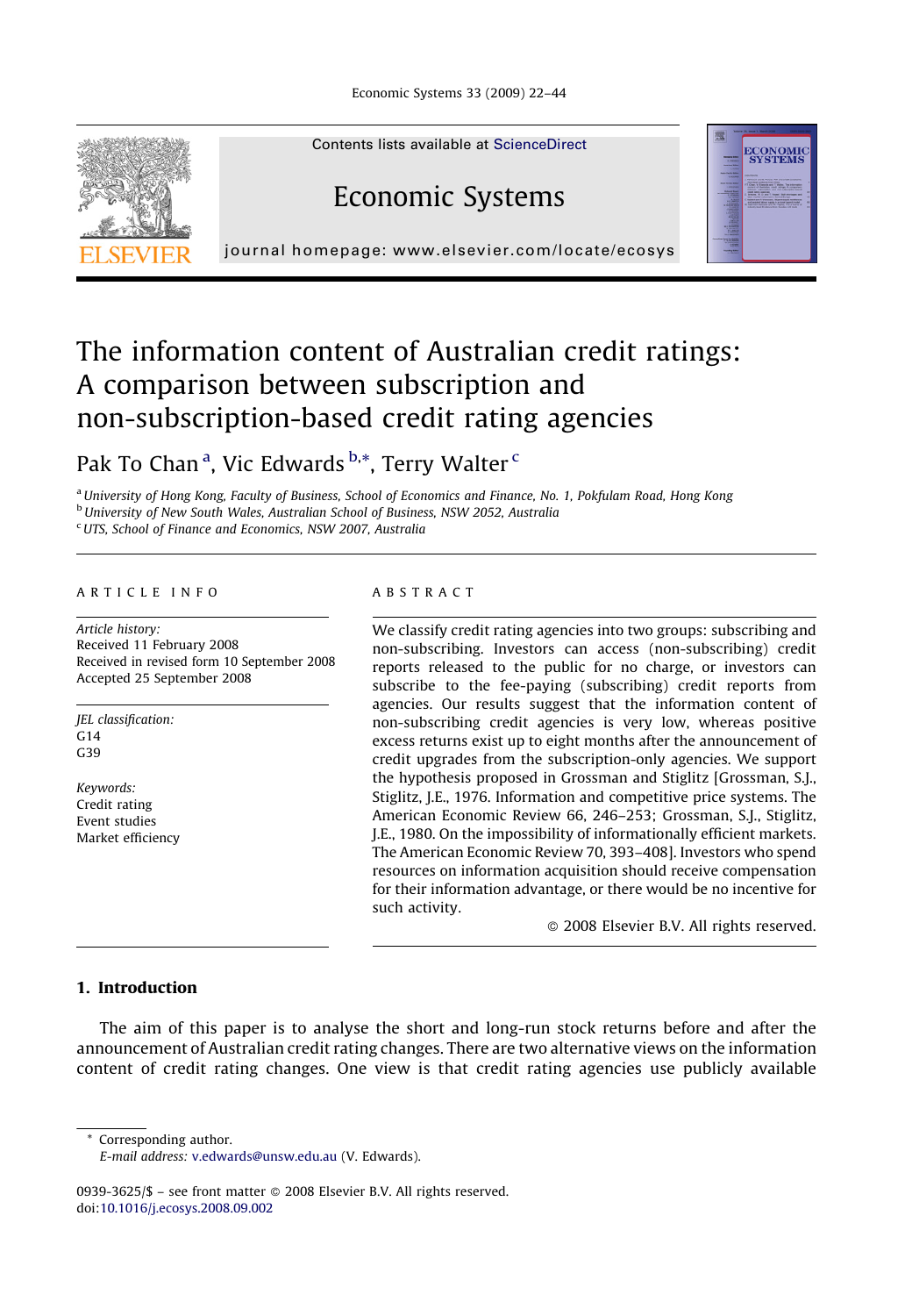information to analyse the financial fundamentals of rated firms. If the capital market is semi-strong form efficient, then there is no information in credit rating changes because share prices have already incorporated the information on which the change was based. An alternative view is that credit agencies have private information via their access to confidential information used in their debt market ratings. Private information releases might cause share price revisions. However, some credit rating agencies disseminate their credit reports in the form of press releases or via the electronic media, and act as low cost providers of additional information on the rated firms to the capital market. This study investigates whether the information content of credit rating changes of subscriptionbased credit rating agencies differs from that where the ratings are available free of charge.

The motivation for undertaking this research is to assess whether a credit rating change is a leading or lagging indicator of share market returns. If a credit rating change is a lagging indicator, the preannouncement equity returns should be abnormally high (low) for credit upgrades (downgrades) and there will be normal equity returns after the announcement. If a credit rating change is a leading indicator, credit rating changes will make a significant impact on issuers' stock prices in the announcement period. For those firms that have been downgraded by credit rating agencies, negative abnormal returns should be expected on the announcement because it is difficult for downgraded firms to roll over their existing short-term debts. High borrowing costs will cause the operating and financial positions of the rated firms to deteriorate even though credit rating agencies advise rated firms on how to improve their financial fundamentals; they will take a long period of time to work through the negative effects of credit downgrades. For credit upgrades, normal or above normal equity returns are expected because low-rated firms will continue to improve their operating performances whereas high-rated firms will sustain their current performance to maintain their current credit ratings. Hence, an asymmetric pattern of stock returns between downgrades and upgrades is expected.

There are two types of credit rating agencies. The first category consists of credit rating agencies such as Moody's Investors Service and Standard & Poor's, which release their credit reports in the form of a press release or via the electronic media; these are classified as non-subscribing credit rating agencies. In contrast, subscribing credit rating agencies such as the Corporate Scorecard Group deliver their credit reports to fee-paying customers. This paper uses credit data from both sources to examine whether subscribers benefit from the products or services provided by subscribing credit rating agencies, using buy-and-hold abnormal returns (BHARs) after release of credit rating changes to subscribers.

Previous studies only focus on credit rating changes assigned by the non-subscribing credit rating agencies. For instance, [Pinches and Singleton \(1978\)](#page--1-0) find abnormally high (low) stock returns before the announcement of credit upgrades (downgrades) and normal equity returns after credit rating revisions. They claim that the market has anticipated the information content of credit rating changes and has discounted the rated firms' stock prices. The results of this study provide support for their findings for the non-subscribing agency tests. In the period between September 1986 and June 2004, 104 observations of publicly listed Australian firms which are subjected to Moody's credit rating changes are investigated. The pre- and post-announcement BHARs based on the All Ordinaries Accumulation Index and industry and size matched control firm approach are calculated and there is no evidence of excess long-run equity returns after Moody's credit rating revisions. Therefore, both credit upgrades and credit downgrades are lagging indicators and investors cannot develop a profitable trading strategy based on the information content of publicly released credit rating changes. The results of this paper contrast with recent US studies which find abnormally low equity returns after the announcement of credit downgrades, whereas there is no evidence of abnormal equity returns for credit upgrades.

This paper suggests that investors can possibly use 'possible downgrade' credit ratings to predict future stock price movements. The 3-day post-announcement BHARs are negative and statistically significant at the 5% level based on the market index calculations whereas the 3-month, 6-month and 1-year post-announcement BHARs are negative and statistically significant at 5% based on the industry and size matched control firm approach. However, there is no evidence of excess positive returns after the announcement of possible upgrades. Additionally, the samples are divided into investment and speculative categories, the results indicate that most of the negative abnormal returns